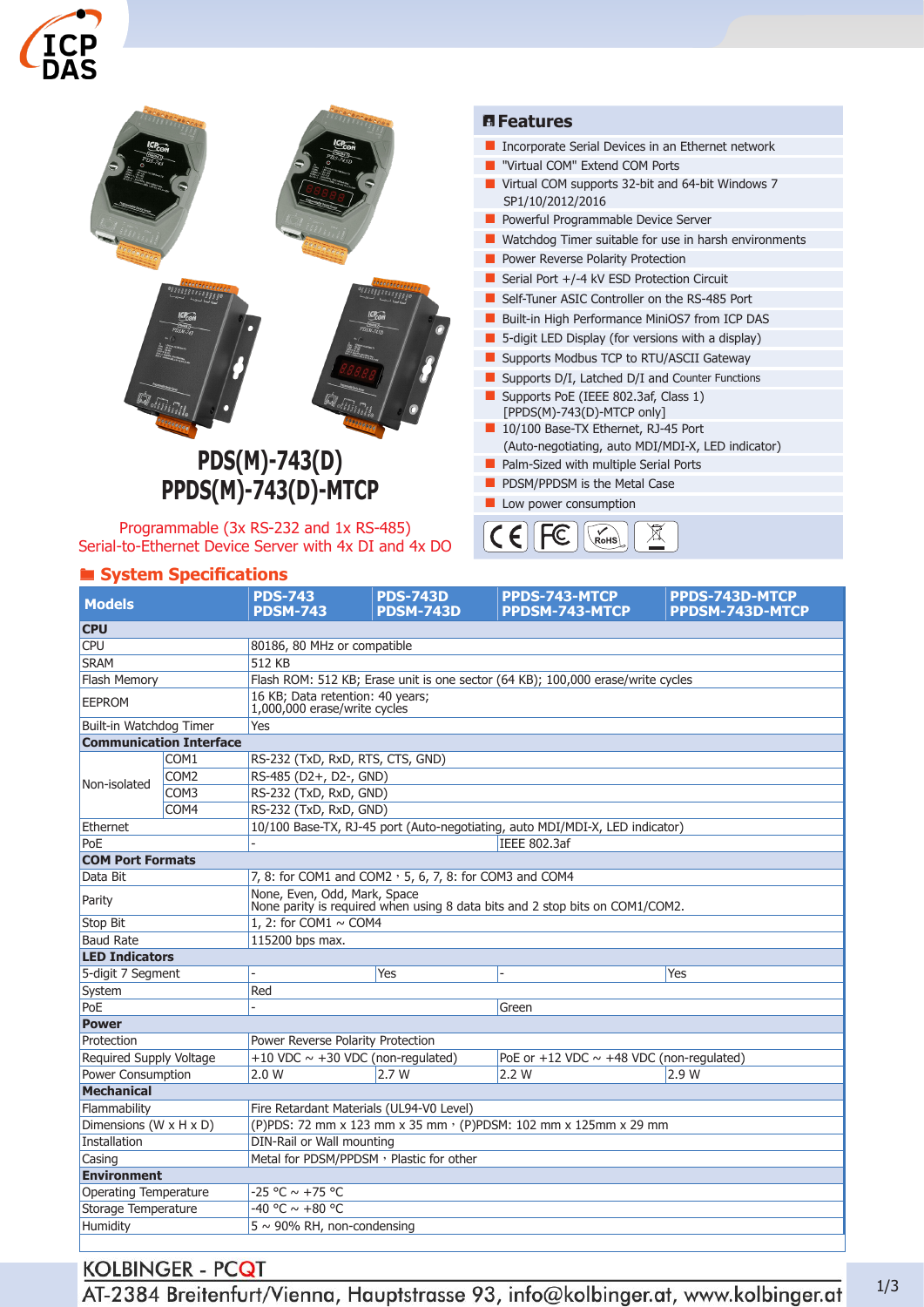#### ® **Introduction**

The PDS-700 series is a family of Programmable Device Servers, also known as "Serial-to-Ethernet gateway", that are designed for linking RS-232/422/485 devices to an Ethernet network. The user-friendly VxComm Driver/Utility allows users to easily turn the built-in COM ports of the PDS-700 series into standard COM ports on a PC. By virtue of its protocol independence, a small-core OS and high flexibility, the PDS-700 series is able to meet the demands of every network-enabled application.

The PDS-700 series includes a powerful and reliable Xserver programming structure that allows you to design your robust Ethernet applications in one day. The built-in, high-performance MiniOS7 boots the PDS-700 up in just one second and gives you fastest responses. It also works as a Modbus TCP to RTU/ASCII gateway that supports most SCADA/HMI communications based on the Modbus/TCP protocol.

The PPDS-700-MTCP series features true IEEE 802.3af-compliant (classification, Class 1) Power over Ethernet (PoE) using a standard category 5 Ethernet cable to receive power from a PoE switch like the NS-205PSE. The PDSM-700 is the PDS-700 with Metal Case (RoHS) and the PPDSM-700-MTCP is the PPDS-700-MTCP with Metal Case (RoHS). Metal Case version includes stronger protection than PDS-700 and PPDS-700-MTCP.

The PDS(M)-743(D) and PPDS(M)-743(D)-MTCP is equipped with 3 RS-232 ports, 1 RS-485 port and DI/DO. The removable on-board terminal block connector is designed for easy and robust wiring in industrial situations.



#### ® **Wiring**

#### ® **I/O Specifications**

| <b>Models</b>           |                                  |  |  |  |  |  |
|-------------------------|----------------------------------|--|--|--|--|--|
| <b>Digital Output</b>   |                                  |  |  |  |  |  |
| <b>Output Channel</b>   | 4                                |  |  |  |  |  |
| Output Type             | Open Collector (Sink/NPN)        |  |  |  |  |  |
| Load Voltage            | 30 VDC, max.                     |  |  |  |  |  |
| Load Current            | 100 mA, max.                     |  |  |  |  |  |
| <b>Isolated Voltage</b> | Non-isolated                     |  |  |  |  |  |
| <b>Digital Input</b>    |                                  |  |  |  |  |  |
| Input Channel           | 4                                |  |  |  |  |  |
| Input Type              | Source (Dry Type), Common Ground |  |  |  |  |  |
| Off Voltage Level       | $+1$ V max.                      |  |  |  |  |  |
| On Voltage Level        | $+3.5 \sim +30$ V                |  |  |  |  |  |
| <b>Isolated Voltage</b> | Non-isolated                     |  |  |  |  |  |
|                         | Channels: 4                      |  |  |  |  |  |
| Counters                | Max. Count: 16-bit (65535)       |  |  |  |  |  |
|                         | Max. Input Frequency: 100 Hz     |  |  |  |  |  |
|                         | Min. Pulse Width: 5 ms           |  |  |  |  |  |

## ® **Pin Assignments**

| <b>Terminal</b><br>No. |    | Pin<br>Assignment   |
|------------------------|----|---------------------|
| E1                     |    | Link/Act<br>10/100M |
|                        | 01 | CTS1                |
| COM1                   | 02 | RTS1                |
|                        | 03 | RxD1                |
|                        | 04 | TxD1                |
| 05                     |    | $INT*$              |
| COM <sub>2</sub>       | 06 | $D2+$               |
|                        | 07 | $D2-$               |
| 08                     |    | $(R)+Vs$            |
| 09                     |    | $(B)$ GND           |
|                        |    |                     |





|    | Pin<br>Assignment      |
|----|------------------------|
| 23 | DO <sub>3</sub>        |
| 22 | DO <sub>2</sub>        |
| 21 | DO <sub>1</sub>        |
| 20 | DO <sub>0</sub>        |
| 19 | DO.PWR                 |
| 18 | <b>GND</b>             |
| 17 | DI3                    |
| 16 | DI <sub>2</sub>        |
| 15 | DI1                    |
| 14 | DI <sub>0</sub>        |
| 13 | TxD3                   |
| 12 | RxD <sub>3</sub>       |
| 11 | TxD4                   |
| 10 | RxD4                   |
|    | <b>Terminal</b><br>No. |